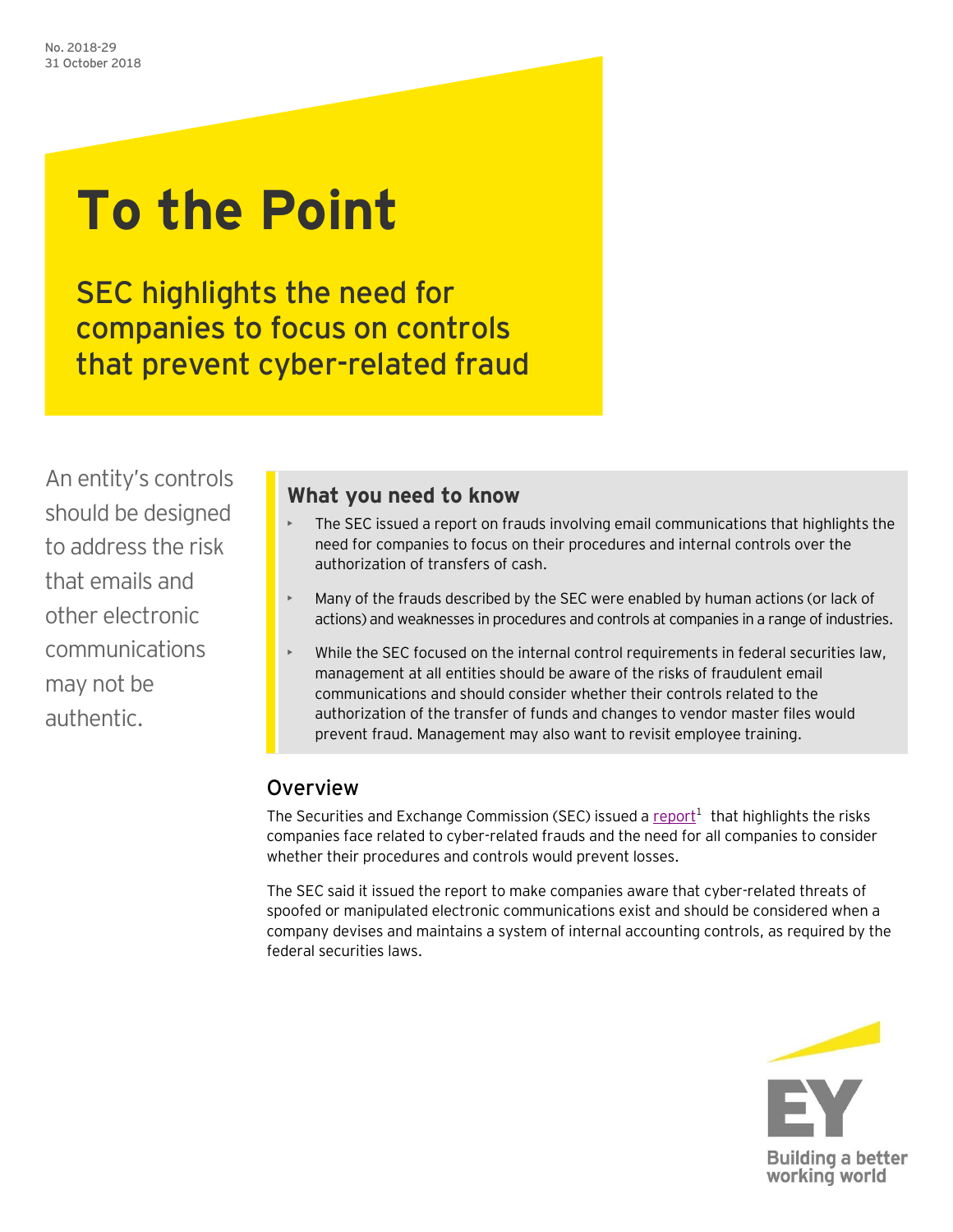In the report, the SEC noted that companies subject to the internal control requirements<sup>2</sup> are required "… to devise and maintain a system of internal accounting controls sufficient to provide reasonable assurances that transactions are executed with management's general or specific authorization" and that "… access to company assets is permitted only with management's general or specific authorization."<sup>1</sup>

The SEC said it had investigated whether nine companies that lost a total of nearly \$100 million in cyber-related frauds violated the securities laws by failing to have a sufficient system of internal accounting controls, but decided not to pursue enforcement actions against them. The report cited a recent estimate from the Federal Bureau of Investigation that so-called "business email compromises" had caused more than \$5 billion in losses since 2013.

#### Key considerations

The frauds the SEC investigated involved two types of fraud:

- Emails from fake executives Company personnel received emails that appeared to come from a company executive, typically the chief financial officer. The perpetrators sent emails from a spoofed email domain and address of the executive that instructed the recipient to work with an outside attorney to transfer large sums of money related to time-sensitive transactions or deals that needed to be completed quickly and secretly. The emails typically directed the recipients to transfer funds to foreign banks or beneficiaries.
- Emails from fake vendors Company personnel received emails that appeared to come from foreign vendors. In these cases, the perpetrators had gained access to the email account of a foreign vendor and used that account to make requests for payments and to request changes to payment information such as bank account numbers. Issuers affected by these schemes typically learned of the erroneous payments when the real vendors followed up on invoices that were still outstanding.

The SEC noted that the frauds were not sophisticated in design or the use of technology. Instead, the SEC said, they used technology to exploit weaknesses in policies and procedures and human vulnerabilities that rendered the controls related to payments ineffective.

#### How we see it

The pervasive use of electronic forms of communications and the general expectation that such communications are trustworthy creates risks for entities that need to be considered. Entities may need to revisit their controls related to the authorization of the transfer of funds and changes to vendor master file data and their training for employees.

#### What companies can do

Entities need to reconsider their policies, procedures and related controls to make sure they take into account the possibility that electronic communications may be spoofed or manipulated. That is, entities need to consider whether emails can be accepted as authorization to enter into transactions without additional verification or authentication. Controls that might have prevented the frauds include:

- Requiring that verification of requests for payment above certain thresholds be supported by paper-based documentation
- Requiring that requests for payments from executives be verified by using another form of communication to contact the executive (i.e., not replying to the email containing the request)